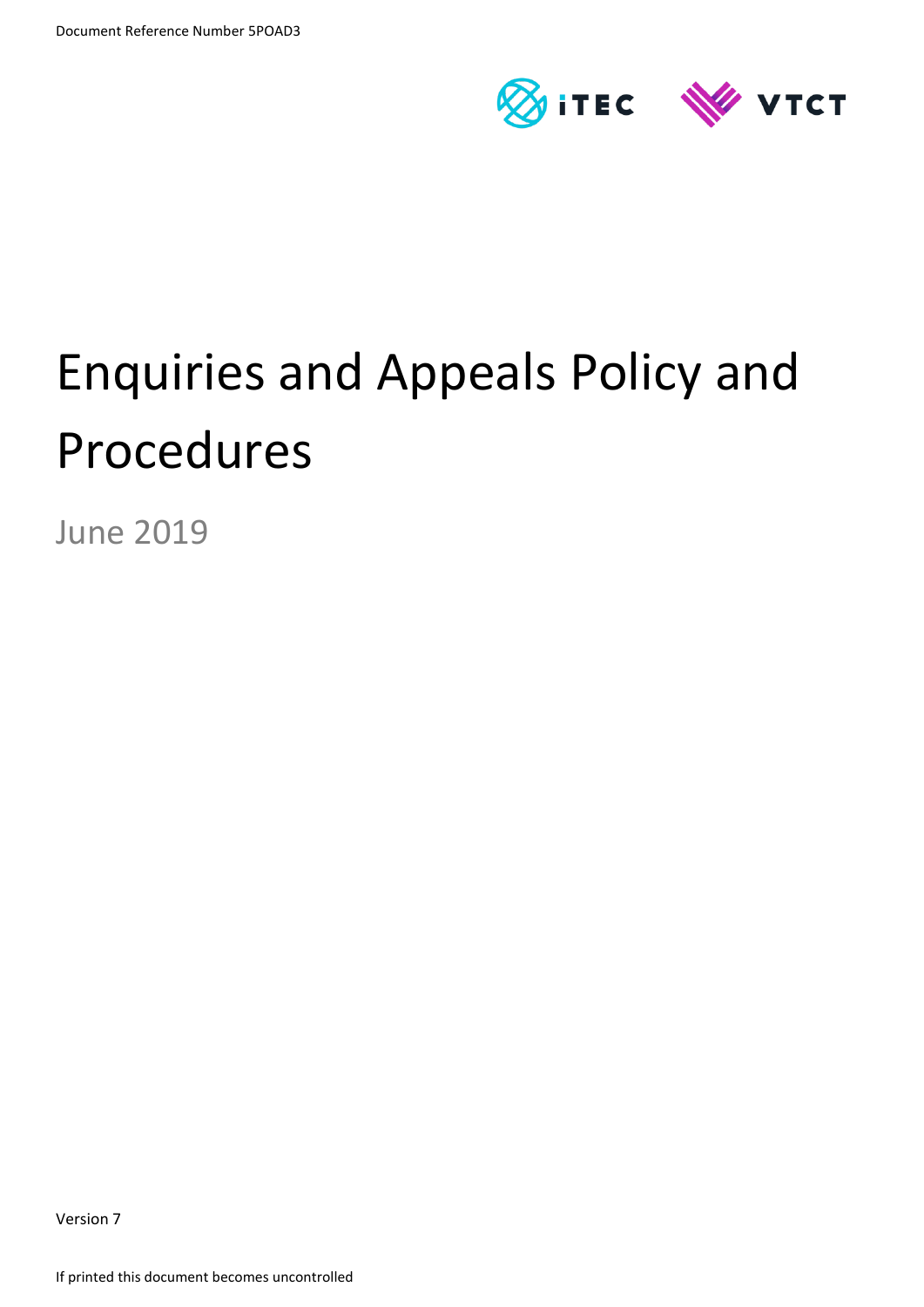

### **Contents**

| 1. |        |  |
|----|--------|--|
|    | 1.1.   |  |
|    | 1.2.   |  |
|    | 1.3.   |  |
|    | 1.4.   |  |
|    | 1.5.   |  |
|    | 1.5.1. |  |
|    | 1.6.   |  |
|    | 1.7.   |  |
| 2. |        |  |
|    | 2.1.   |  |
|    | 2.2.   |  |
|    | 2.3.   |  |
|    |        |  |
|    | 3.1.   |  |
|    | 3.2.   |  |
|    | 3.3.   |  |
| 4. |        |  |
| 5. |        |  |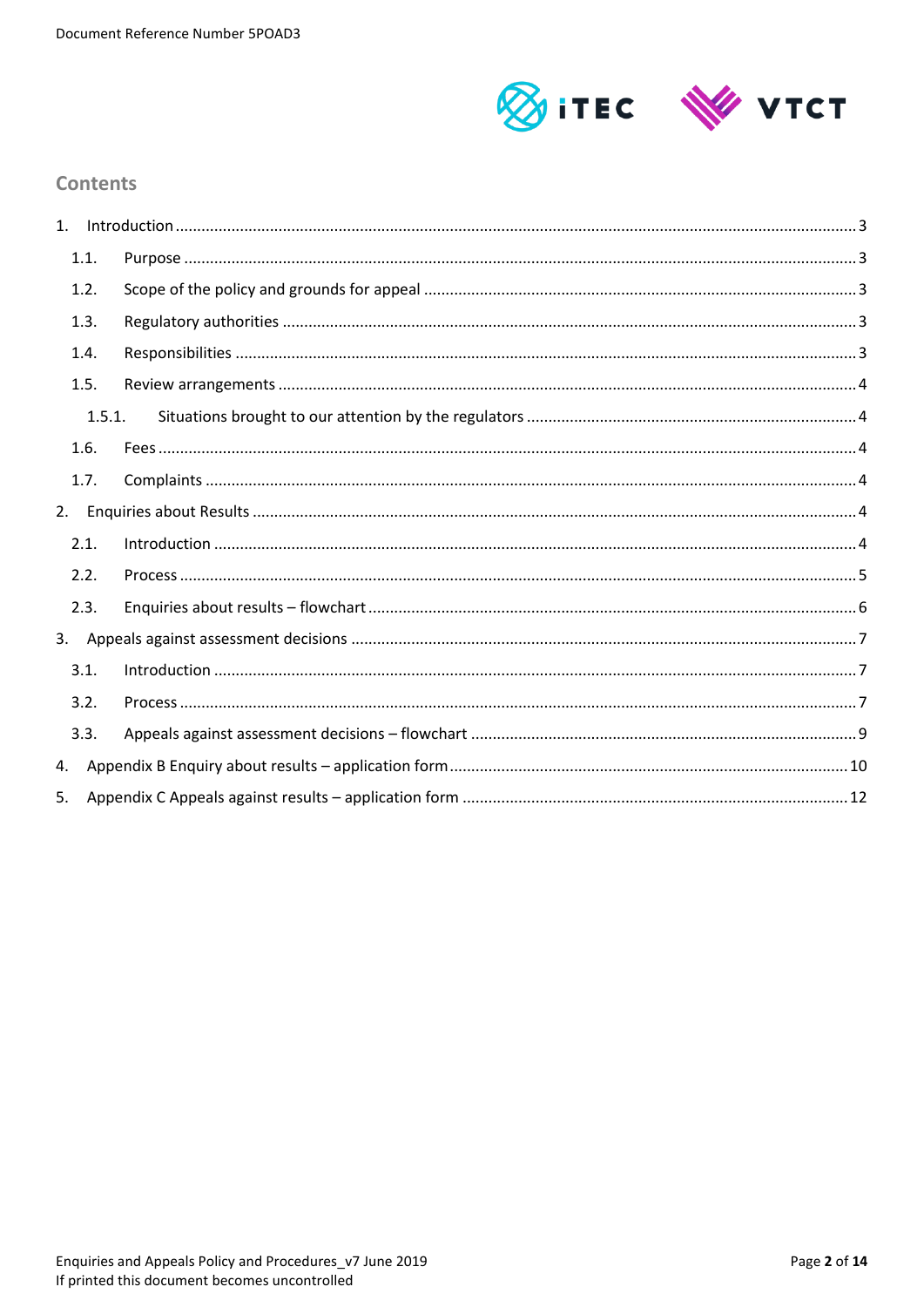

# <span id="page-2-0"></span>**1. Introduction**

## <span id="page-2-1"></span>**1.1. Purpose**

This policy sets out information about our service for enquiries about results and appeals against assessment decisions, including those made relating to reasonable adjustments and special arrangements, the circumstances in which they may be made and the processes which must be followed.

Learners or centres may wish to submit an enquiry about results, normally in cases where results vary considerably from those expected. The clerical check of results may conclude the enquiry, or a learner/centre may decide to progress to appeal. An appeal against an assessment decision may be submitted without having already submitted an enquiry about results.

We publish this policy, procedure and process flowcharts on our websites and in centre handbooks, to support the process of appeal of assessment decisions in a timely manner.

Where an associated investigation leads to the discovery of a failure in its assessment process, we take all reasonable steps to:

- identify any other learner who has been affected by the failure;
- correct or, where it cannot be corrected, mitigate as far as possible the effect of the failure;
- ensure that the failure does not recur in the future.

# <span id="page-2-2"></span>**1.2. Scope of the policy and grounds for appeal**

This policy is provided for the use of customers, being learners who are taking or have taken assessments, and personnel with responsibilities for managing, delivering, assessing and quality assuring qualifications in approved centres offering qualifications, who wish to appeal against decisions as set out above, because procedures were not applied consistently, properly or fairly.

#### <span id="page-2-3"></span>**1.3. Regulatory authorities**

This policy addresses the requirements of the relevant regulatory authorities' criteria.

#### <span id="page-2-4"></span>**1.4. Responsibilities**

VTCT as the awarding organisation is responsible for ensuring that all appeal decisions:

- are taken by individuals who have no personal interest in the decision being appealed;
- are dealt with by at least one decision maker who is not an employee of the awarding organisation, an assessor working for it, or otherwise connected to it;
- are always taken by persons who have appropriate competence.

VTCT personnel are required to follow the related procedures in order to deal with enquiries about results and appeals as effectively as possible.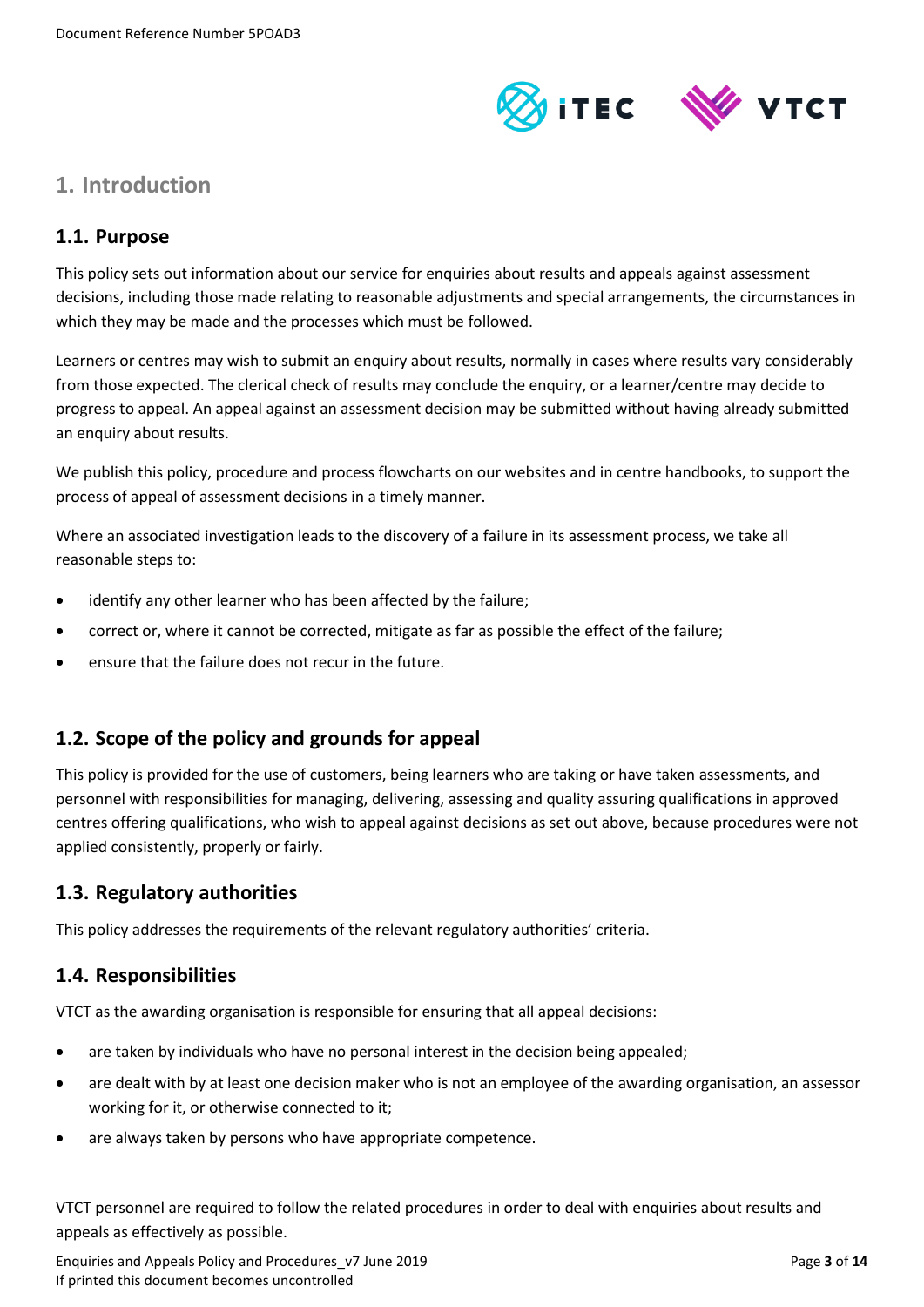

Centres are responsible for ensuring that all personnel involved in the management, delivery and assessment of VTCT and ITEC qualifications are fully aware of the policy and conversant with the related procedures.

Centres must have their own internal appeal arrangements in place and provide easy access to them for learners who wish to appeal against a decision taken by the centre. Where appropriate, the centre's own appeals procedures must be exhausted before an appeal is raised with the awarding organisation.

#### <span id="page-3-0"></span>**1.5. Review arrangements**

This policy is reviewed annually as part of VTCT's self-evaluation activity, which considers customer and regulatory feedback and good practice guidance.

#### <span id="page-3-1"></span>**1.5.1. Situations brought to our attention by the regulators**

Where the regulators notify us of failures that have been discovered in the assessment process of another awarding organisation, we will review whether or not a similar failure could affect our own assessment processes and arrangements.

#### <span id="page-3-2"></span>**1.6. Fees**

For an Enquiry About Results, VTCT charges the appellant a fee of £12.50 per learner.

For an appeal VTCT charges the appellant a fee of £150 per learner which is refunded should the appeal be successful.

#### <span id="page-3-3"></span>**1.7. Complaints**

VTCT has a separate complaints policy and procedure, which should be followed by centres/learners who are dissatisfied with any other aspect of our services than those listed above. For further information please contact the awarding organisation.

# <span id="page-3-4"></span>**2. Enquiries about Results**

#### <span id="page-3-5"></span>**2.1. Introduction**

The VTCT Enquiries About Results service is available for centres to enquire about assessment results issued by VTCT, normally in cases where the results vary considerably from those expected. An enquiry may be made on behalf of one or more than one learner.

An enquiry about results is a formal written request from the centre to VTCT for a review of the assessment decision relating to qualifications.

An enquiry can be a request for an administrative check of the accuracy of the results themselves, or in relation to decisions made regarding reasonable adjustments and special considerations, or external quality assurance decisions.

This may take the form of a request for one of the following:

a clerical check;

Enquiries and Appeals Policy and Procedures\_v7 June 2019 Page **4** of **14** If printed this document becomes uncontrolled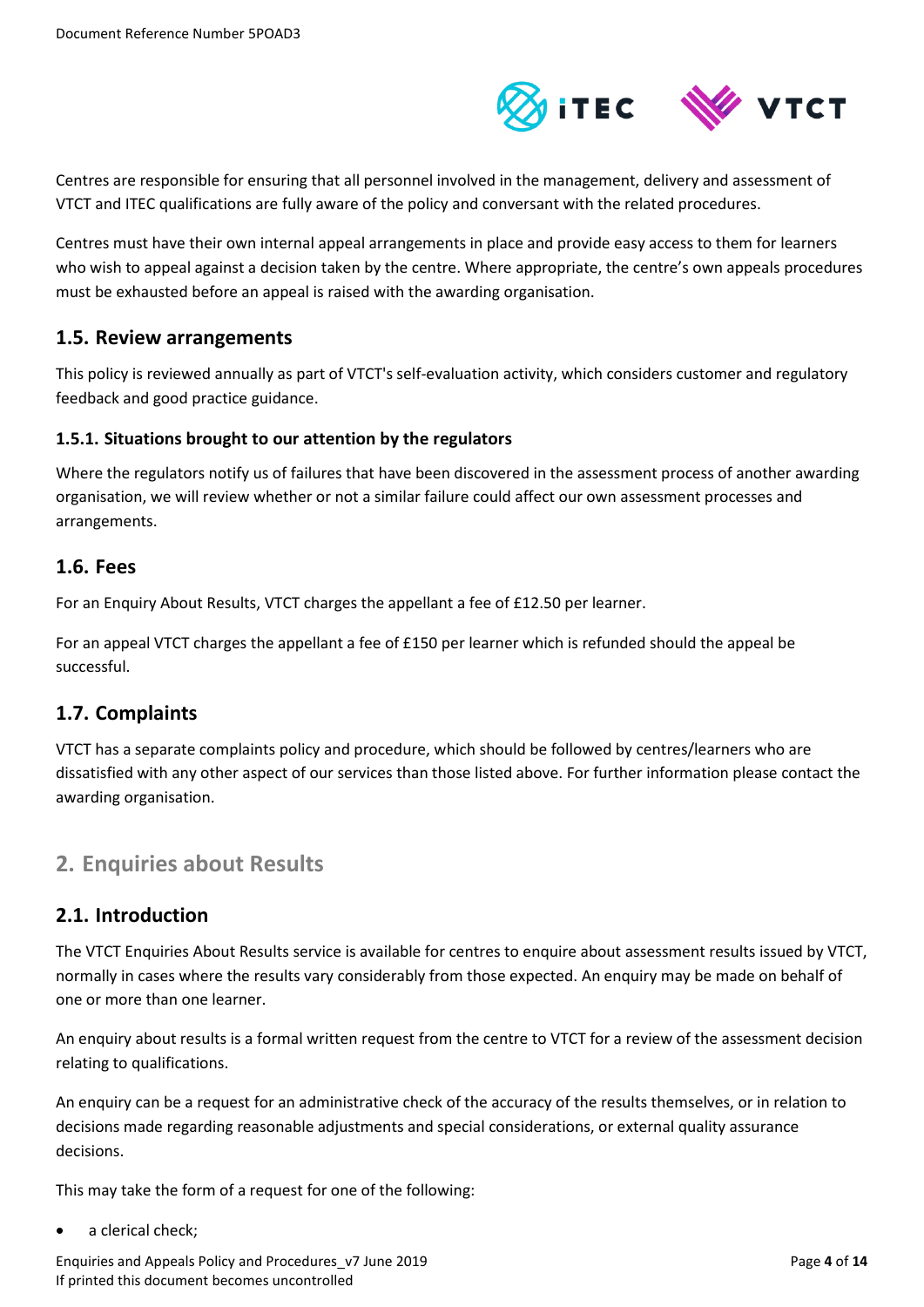

a remark of the assessment by a different marker.

The request must be accompanied by the written permission of the learners for the centre to make the request. Receipt of requests unaccompanied by the written permission of learners may be treated as centre maladministration.

To ensure that the enquiry can be dealt with as soon as possible after the related assessment, it is important to adhere to the timescales for submission set out in the process below.

A fixed fee is charged for this service. The fee is refunded fully if the outcome of the assessment is changed because of the enquiry.

Where the outcome of an enquiry brings into question the accuracy of other results, VTCT will take all reasonable steps to protect the interests of all learners who are affected.

If the centre or learner(s) are dissatisfied with the outcome of the enquiry, the centre should initiate the first stage Enquires About Results procedure.

#### <span id="page-4-0"></span>**2.2. Process**

- Send your request to the Assessment Department at VTCT, with full details of the requested enquiry, accompanied by all supporting documentation and the written permission of each learner involved.
- Submit the request within 14 working days or for series based assessment refer to the Key Dates document published, of the receipt of results by the centre examinations officer, or within 5 days in the case of an enquiry about a reassessment following a clerical check.
- VTCT acknowledges receipt of written enquiries about results within 7 working days from receipt.
- VTCT undertakes the check and notifies the designated centre contact within 7 working days, or in the case of a remark, 14 working days from receipt of the enquiry of the outcome of the enquiry. If for any reason these timescales cannot be achieved, VTCT informs the centre contact of the anticipated timescale.
- The written report is sent by recorded delivery and provides details of any recommendations as well as the decision.
- Possible outcomes of the enquiry are:
	- ̵ no change;
	- a change to the results which may be either higher or lower than previously issued.
- VTCT will amend its learner records accordingly.
- If the centre or the learner(s) are not satisfied with the outcome of the enquiry, an appeal may be submitted in line with the VTCT appeals procedures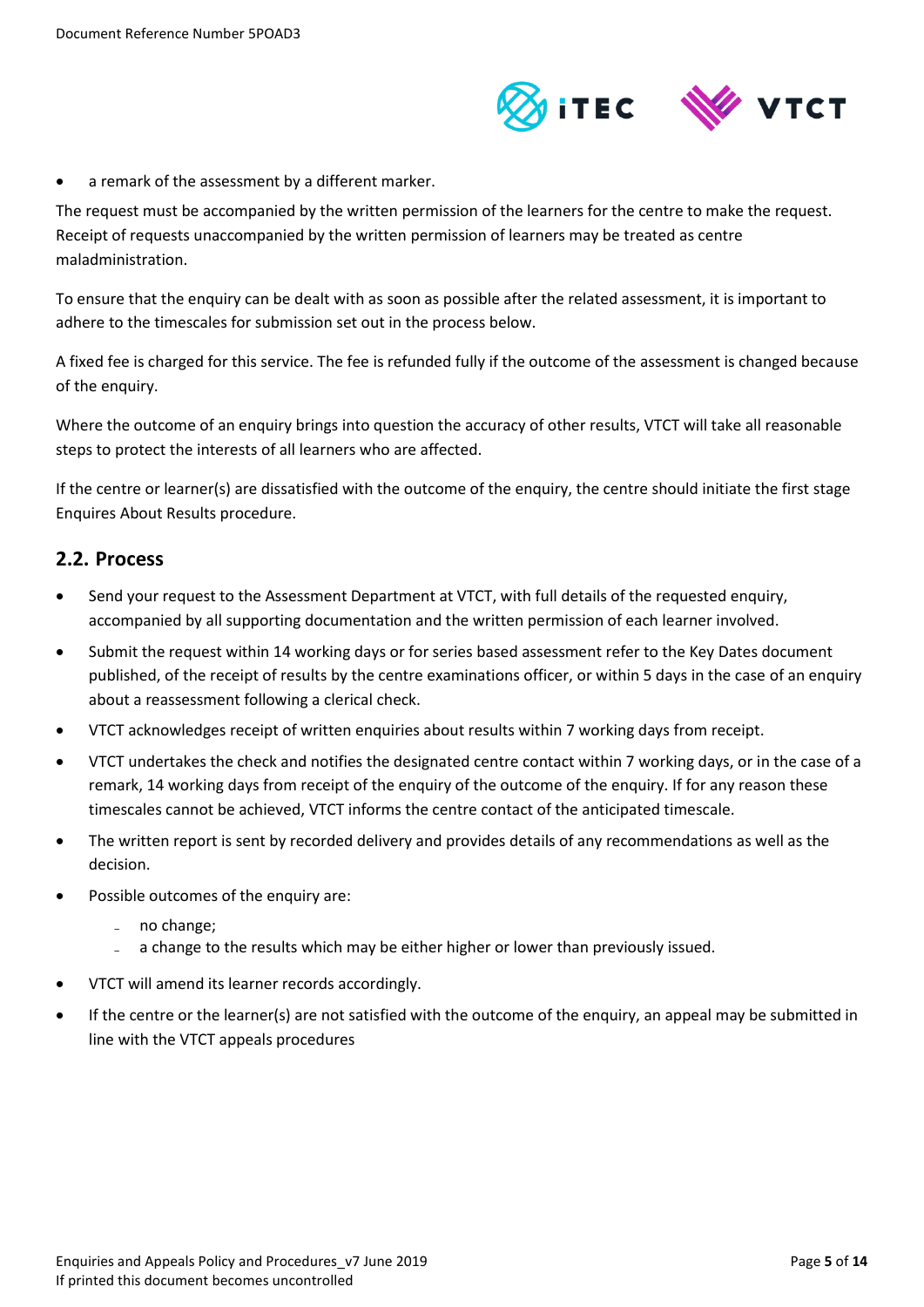



# <span id="page-5-0"></span>**2.3. Enquiries about results – flowchart**

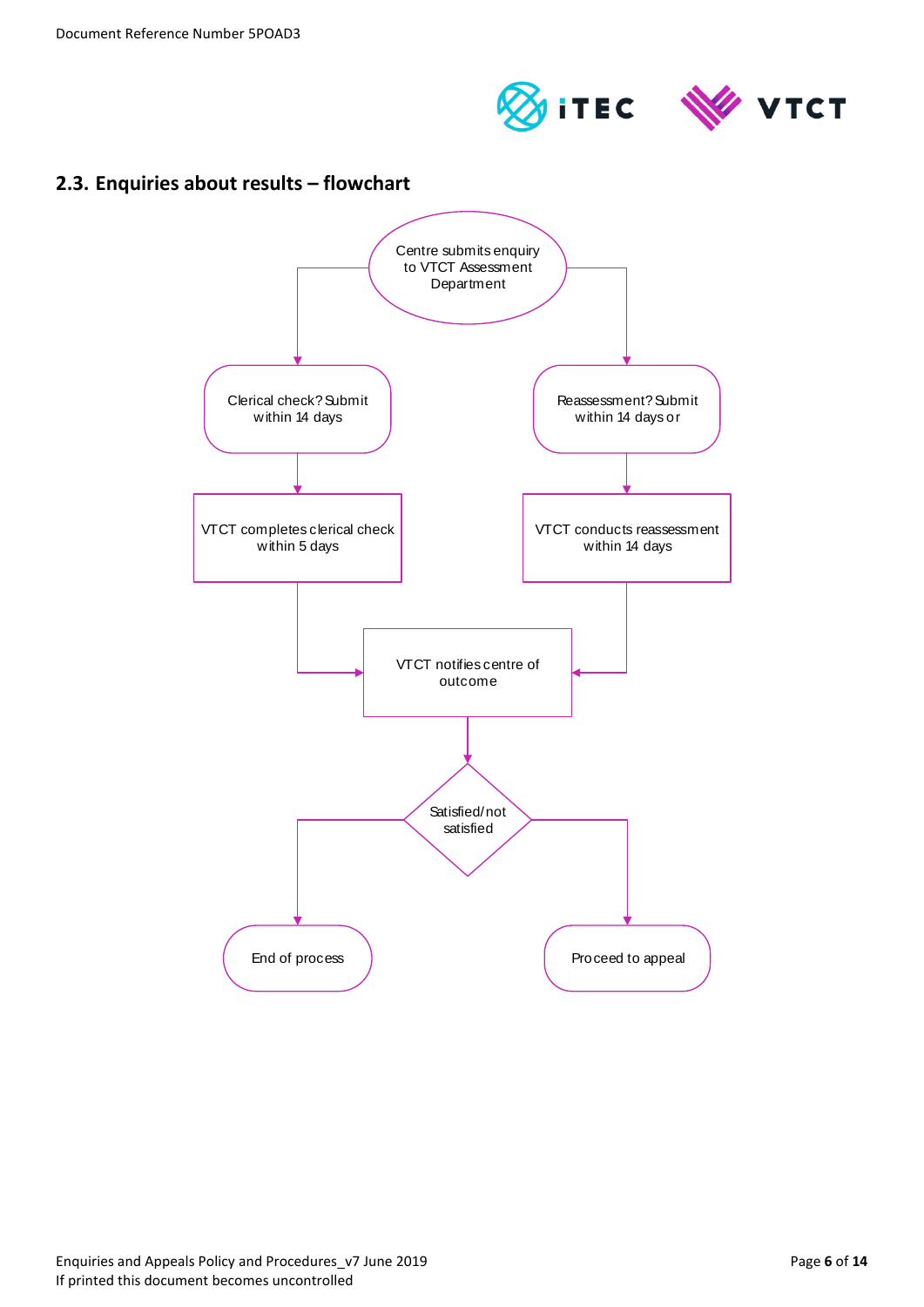

# <span id="page-6-0"></span>**3. Appeals against assessment decisions**

# <span id="page-6-1"></span>**3.1. Introduction**

Approved centres offering qualifications are expected to have their own appeal policies and procedures in place. These procedures must be fully exhausted prior to any appeal to VTCT as the awarding organisation being made.

Appeals to VTCT about an assessment decision or Enquiry About Results must be submitted within 20 working days of the publication of that decision. For this reason, all coursework should be retained for at least 20 days beyond the date of results notifications or the publication of Enquires About Results.

Centres wishing to appeal on behalf of learners must obtain the written permission of the learner(s) concerned and advise the learner(s) that grades/results can go up or down following investigation.

VTCT undertakes to report its findings and decision to the centre/learner within 20 working days. Learners who are not satisfied with the outcome are given the option to retake the assessment.

If at this stage the matter remains unresolved, then a further appeal for independent review of the case is possible. The outcome of the review will be made known within a further 8 weeks. The decision of the independent review panel is final.

#### <span id="page-6-2"></span>**3.2. Process**

- The centre completes the appeal application form (see page 14) and submits it to the VTCT head office within 20 days of receipt of the related assessment decision(s) or completion of an enquiry about results.
- All sections of the form must be completed and all supporting information including the centre's report on the outcome of its own appeal review must be attached. An incomplete application will be returned to the centre for completion before it is processed by the awarding organisation, and as such could delay the process.
- The assessment is re-marked. In the case of an appeal against a practical examiner's decision, the original examiner will produce a full report for review by an internal quality assurance panel to ascertain whether moderation is necessary, and if it is deemed so, this will take place.
- If the assessment decision is deemed correct, VTCT will notify the centre and learner, setting out the reasons for its decision in full.
- If the assessment decision is revised, the revised result and certificate will be issued together with the report setting out the reasons for the decision in full.
- If other assessment decisions may be affected by the result of the appeal, all similar results will be recalled and reviewed in the same way.
- If the centre/learner is not satisfied with the appeal outcome, they may write to VTCT within 15 days of receiving the outcome, to request reassessment or an independent review.
- In the case of reassessment, the following will apply:
	- The re-examination will normally take place within 8 weeks of the receipt of the written request.
	- For theory assessments, a theory examination paper will be provided to the centre by the agreed date. Standard theory assessment regulations and procedures will apply. The assessment will be independently marked. If other assessment decisions may be affected by the result of such an appeal, all similar results will be recalled and reviewed in the same way.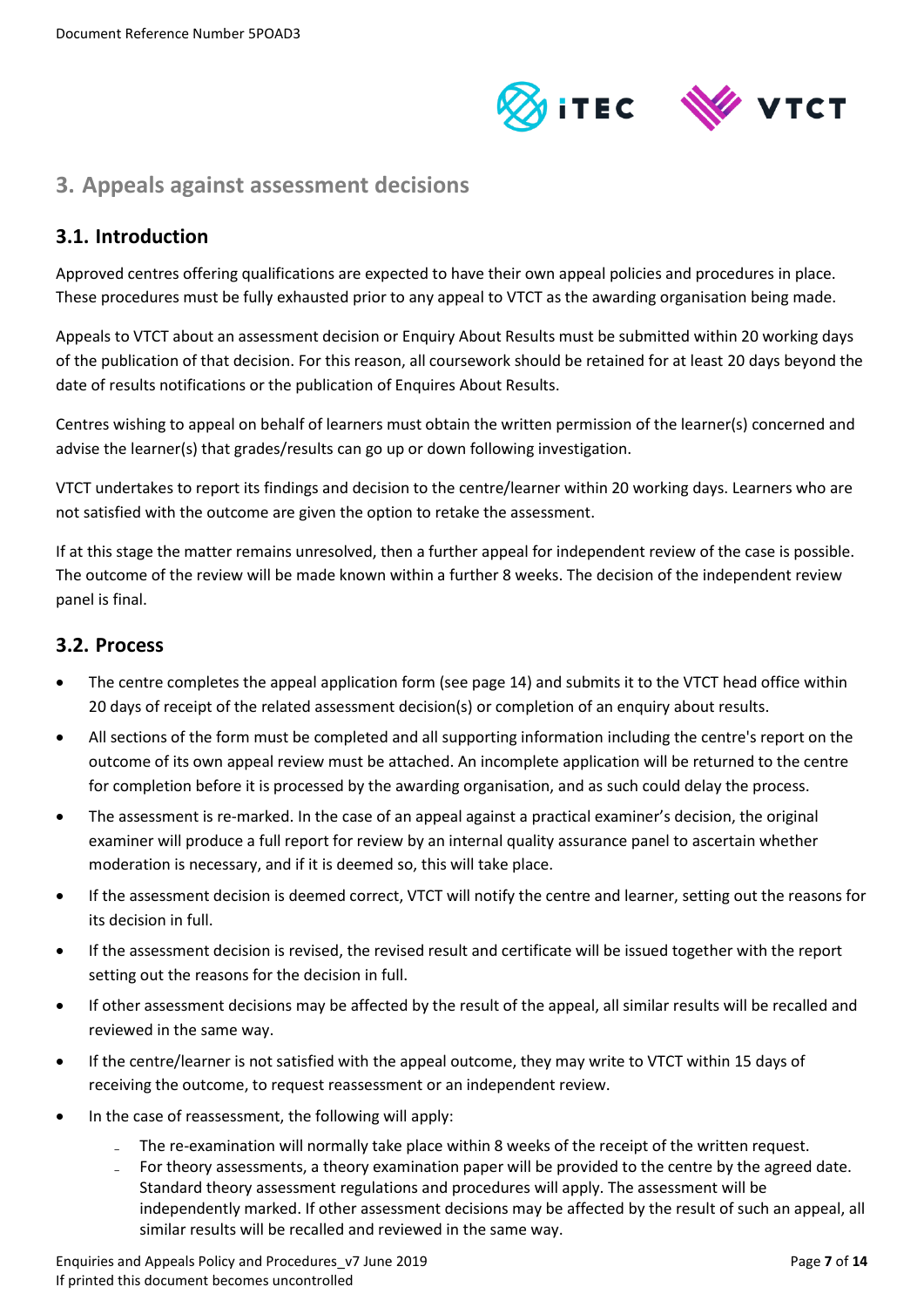

- For practical assessments, reassessment will take place at the learner's own centre or another centre as agreed with the awarding organisation. The standard practical assessment regulations and procedures apply. A different practical examiner will conduct the assessment. The grade will be reviewed by a member of the quality assurance team. If other assessment decisions may be affected by the result of such an appeal, all similar results will be recalled and reviewed in the same way.
- In the case of independent review, the following will apply:
	- ̵ VTCT will appoint a review panel which includes a reviewer who has not been employed by the organisation in any capacity for the past 7 years, is not in any way connected to it or have any personal interest in the appeal or its outcome. The reviewer will have the necessary knowledge and skills to reach an appropriate decision about the appeal.
	- The reviewer will review all the evidence and the procedures applied by the awarding organisation to ensure it has been fair, appropriate and consistent with the appeals policy and procedure.
	- The review process may involve discussion with and a request for information from the appellant and awarding organisation personnel, and a centre visit.
	- The reviewer will report their findings to the review panel which will reach a decision on the appeal.
	- If at any stage of the process the assessment decision is proved to be incorrect and the appeal is upheld,

#### VTCT will:

- issue the new results and certification;
- update all related records held by the awarding organisation;
- review related policies and procedures and take remedial action to prevent or mitigate a recurrence of the circumstances giving rise to the appeal;
- recall and review in the same way all similar results for any other assessment decisions which may be affected by the outcome of such an appeal.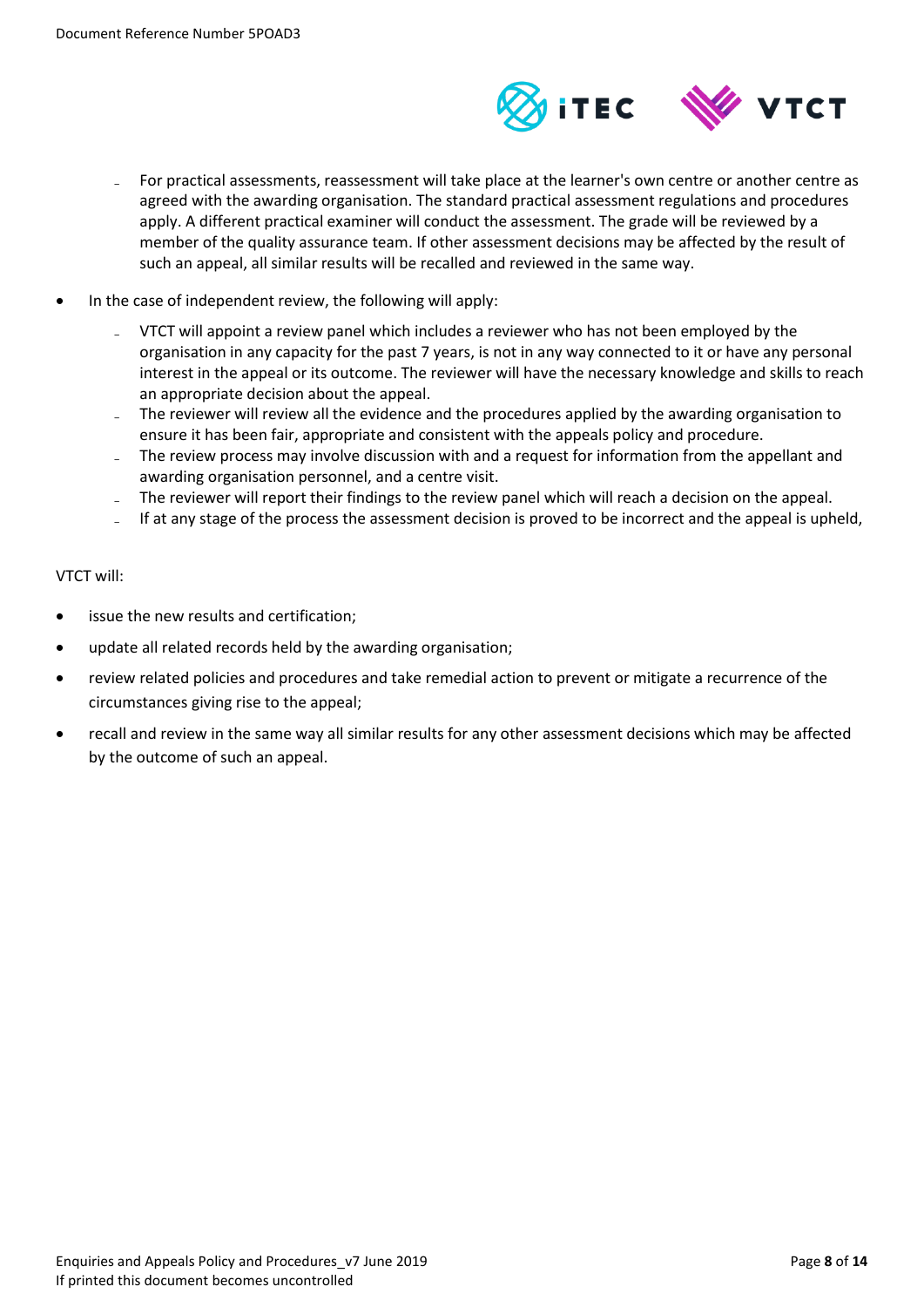



<span id="page-8-0"></span>

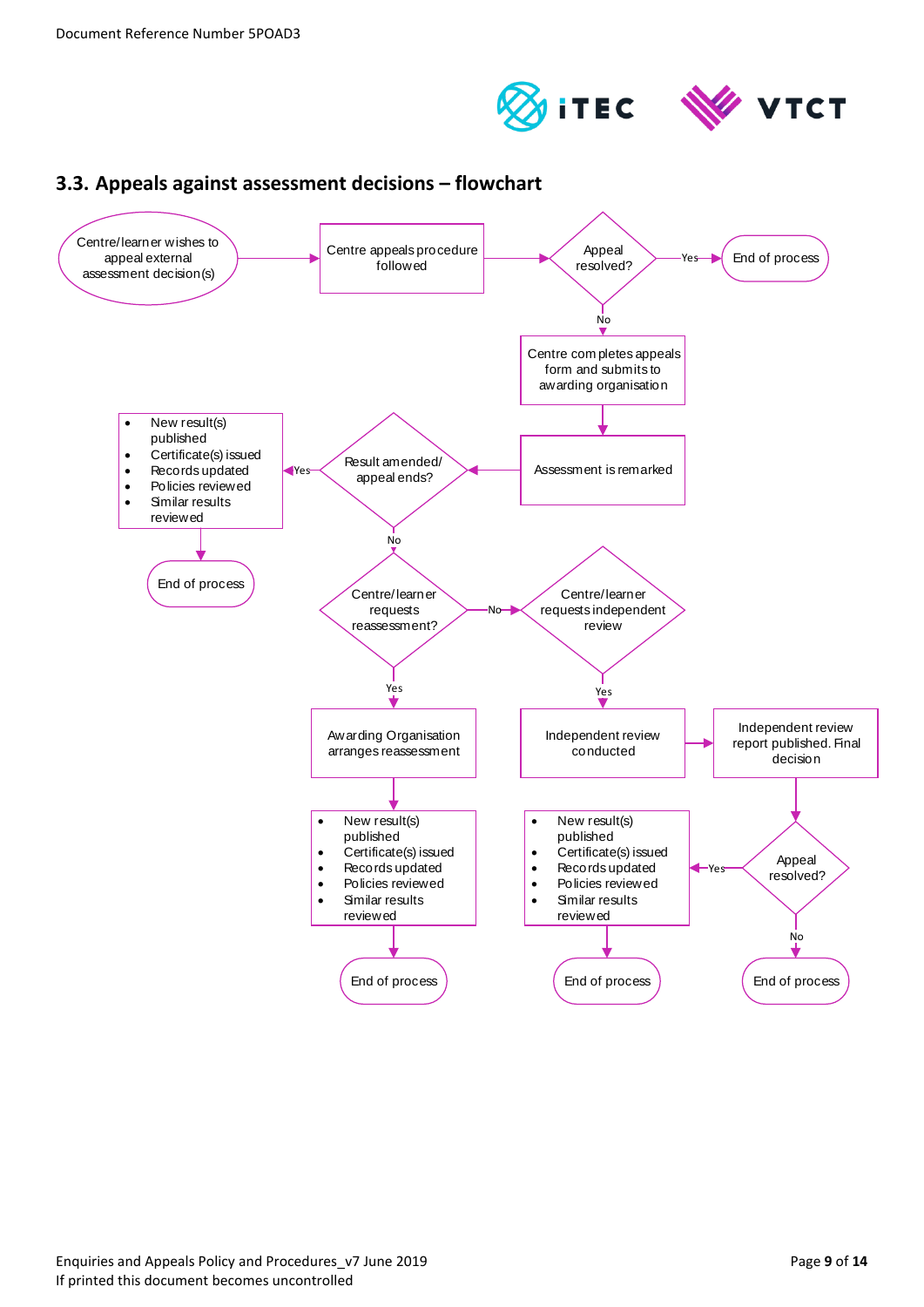

# <span id="page-9-0"></span>**4. Appendix B Enquiry about results – application form**

| Enquiry about results application form                                                                                                                                                                                                                                                                                                                                   |                                                                                              |                 |  |
|--------------------------------------------------------------------------------------------------------------------------------------------------------------------------------------------------------------------------------------------------------------------------------------------------------------------------------------------------------------------------|----------------------------------------------------------------------------------------------|-----------------|--|
| Part A: Candidate consent form                                                                                                                                                                                                                                                                                                                                           |                                                                                              |                 |  |
|                                                                                                                                                                                                                                                                                                                                                                          | <b>Information for candidates</b>                                                            |                 |  |
| If your examination centre makes an Enquiry About the Result of one of your examinations or assignments<br>after your subject grade has been issued, there are two possible outcomes:                                                                                                                                                                                    |                                                                                              |                 |  |
| Your original mark<br>is confirmed as correct, and there is no change to your grade.                                                                                                                                                                                                                                                                                     |                                                                                              |                 |  |
|                                                                                                                                                                                                                                                                                                                                                                          | is changed, so your final grade may be higher or lower than the original grade you received. |                 |  |
| In order to proceed with the Enquiry About Results, you must sign the form below. This tells the head of your<br>centre that you have understood what the outcome might be, and that you give your consent to the Enquiry About<br>Results being made.                                                                                                                   |                                                                                              |                 |  |
| Candidate number:                                                                                                                                                                                                                                                                                                                                                        |                                                                                              | Candidate name: |  |
| Qualification:                                                                                                                                                                                                                                                                                                                                                           |                                                                                              | Unit code:      |  |
| I give my consent to the head of my examination centre to make an enquiry about the result of the examination or<br>assignment listed above. In giving consent, I understand that the final subject grade awarded to me following an<br>Enquiry About Results may be lower than, higher than, or the same as the grade which was originally awarded for<br>this subject. |                                                                                              |                 |  |
|                                                                                                                                                                                                                                                                                                                                                                          |                                                                                              |                 |  |
|                                                                                                                                                                                                                                                                                                                                                                          |                                                                                              |                 |  |
|                                                                                                                                                                                                                                                                                                                                                                          |                                                                                              |                 |  |
|                                                                                                                                                                                                                                                                                                                                                                          |                                                                                              |                 |  |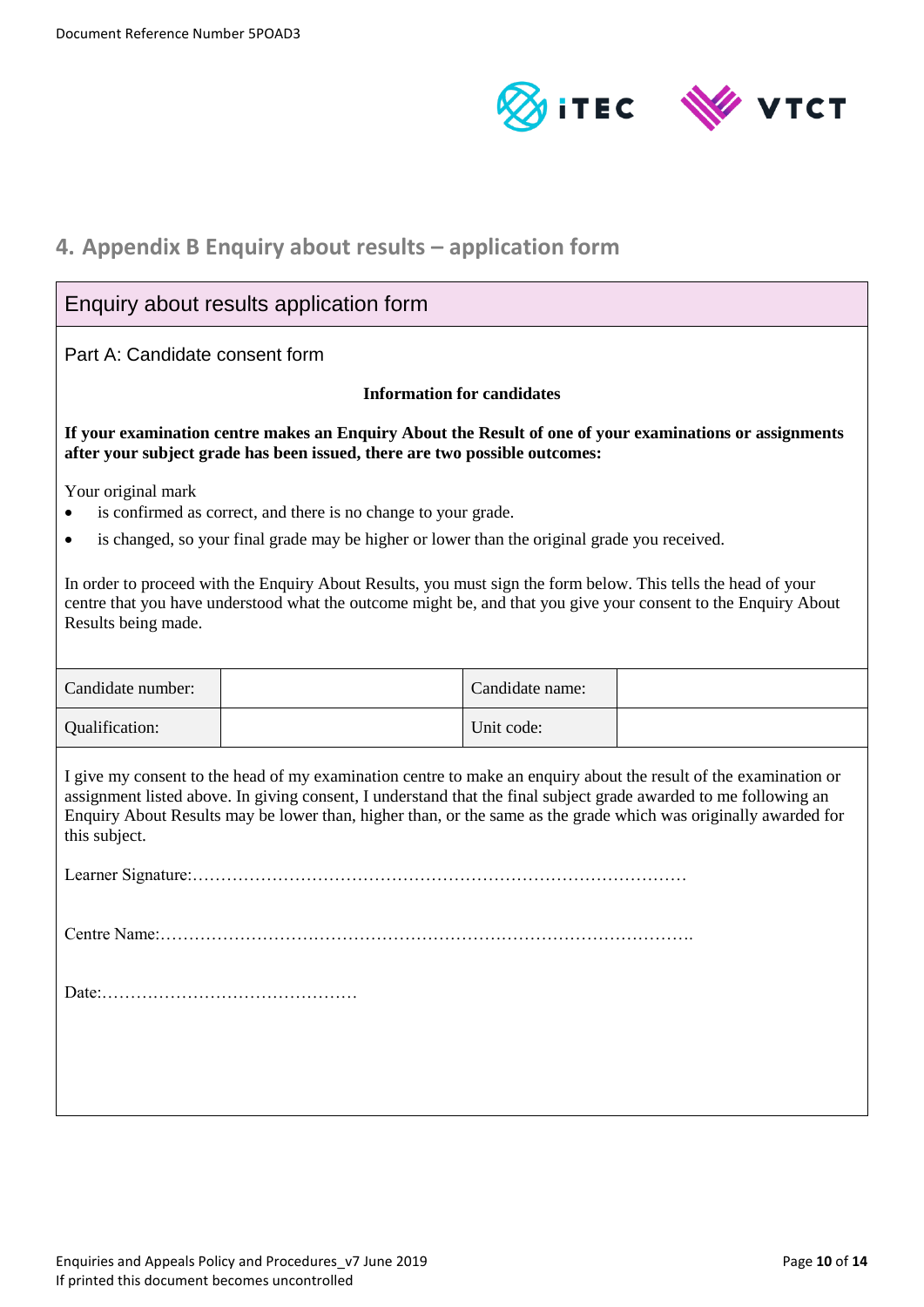

| Part B: Centre consent form                                                                                                                                                                                                                                            |              |  |  |
|------------------------------------------------------------------------------------------------------------------------------------------------------------------------------------------------------------------------------------------------------------------------|--------------|--|--|
| <b>Information for centres</b>                                                                                                                                                                                                                                         |              |  |  |
| VTCT charges a fee of £12.50 per learner per unit for an Enquiry About Result. The fee will be refunded if the EAR is<br>successful in changing the learner's grade. It is only possible to submit an EAR for an examination if within 2 marks of a grade<br>boundary. |              |  |  |
| <b>Details of enquiry</b><br>Please state the reason for your enquiry e.g. for assignments, specify which learning outcome(s) you believe have been<br>achieved and indicate where the evidence for these can be found within the assignment evidence:                 |              |  |  |
| Centre number:                                                                                                                                                                                                                                                         | Centre name: |  |  |
| Reasons for enquiry:                                                                                                                                                                                                                                                   |              |  |  |
|                                                                                                                                                                                                                                                                        |              |  |  |
|                                                                                                                                                                                                                                                                        |              |  |  |
| This form should be retained on the centre's files for at least 6 months following the outcome of the Enquiry About<br>Results.                                                                                                                                        |              |  |  |
| Once completed, please email this form to <b>exams@vtct.org.uk</b> .                                                                                                                                                                                                   |              |  |  |
| <b>Centre Contact Information</b>                                                                                                                                                                                                                                      |              |  |  |
|                                                                                                                                                                                                                                                                        |              |  |  |
|                                                                                                                                                                                                                                                                        |              |  |  |
|                                                                                                                                                                                                                                                                        |              |  |  |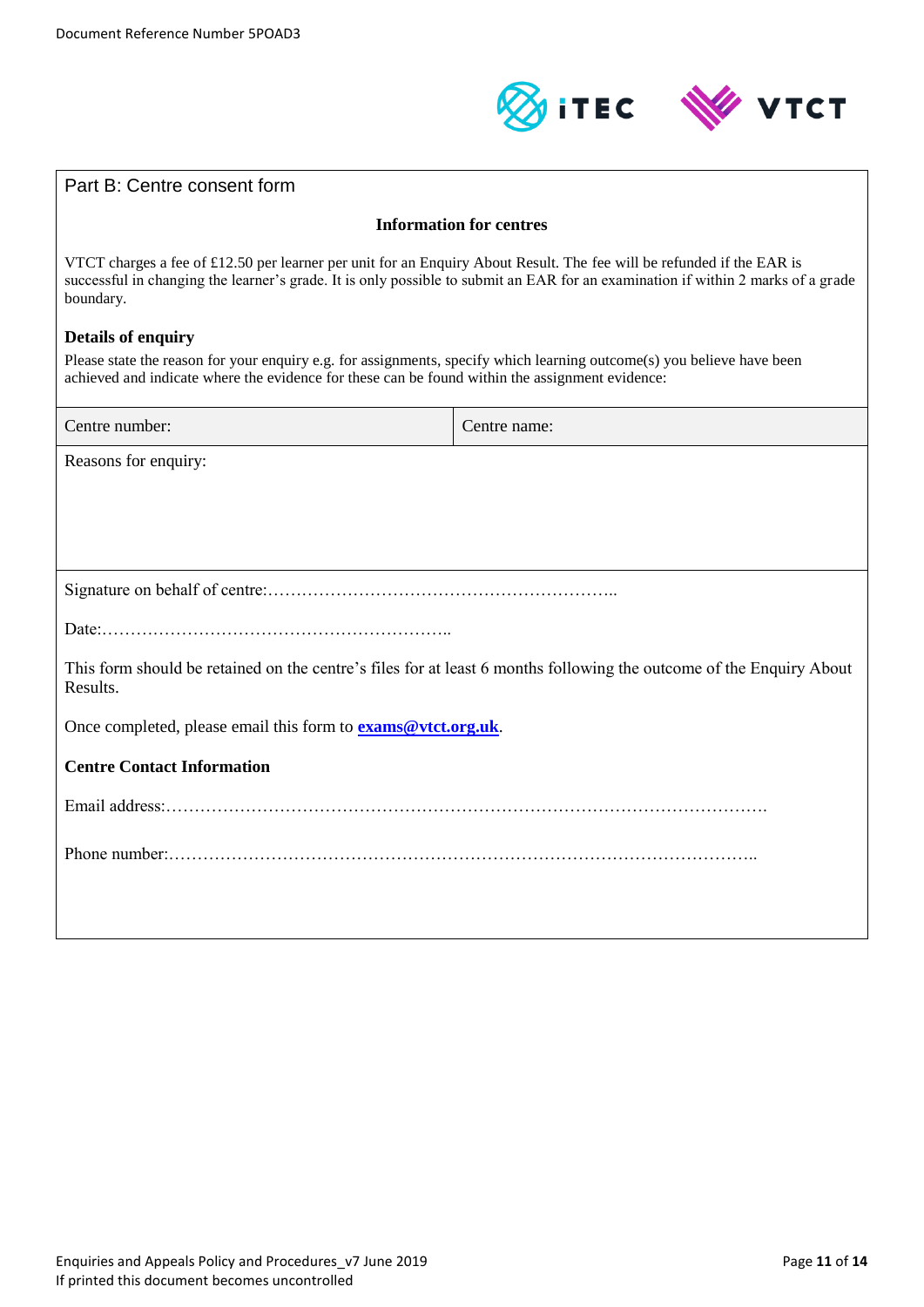



# <span id="page-11-0"></span>**5. Appendix C Appeals against results – application form**

| Appeals against results application form                                                                                                                                                                                                                     |                           |  |
|--------------------------------------------------------------------------------------------------------------------------------------------------------------------------------------------------------------------------------------------------------------|---------------------------|--|
| Centre name:                                                                                                                                                                                                                                                 | Qualification/unit title: |  |
| Centre number:                                                                                                                                                                                                                                               | Date of assessment:       |  |
| Learner name:                                                                                                                                                                                                                                                | Date appeal submitted:    |  |
| Learner VTCT/ITEC<br>Registration no.:                                                                                                                                                                                                                       |                           |  |
| Please provide the following information/attach the related evidence:                                                                                                                                                                                        |                           |  |
| The nature of the appeal                                                                                                                                                                                                                                     |                           |  |
| The outcome of the appeal                                                                                                                                                                                                                                    |                           |  |
| Evidence to support the<br>appeal                                                                                                                                                                                                                            |                           |  |
| Centre representative                                                                                                                                                                                                                                        | Learner                   |  |
| Name:                                                                                                                                                                                                                                                        | Name:                     |  |
| Role:                                                                                                                                                                                                                                                        |                           |  |
| Contact email:                                                                                                                                                                                                                                               | Contact email:            |  |
| Contact phone number:                                                                                                                                                                                                                                        | Contact phone number:     |  |
| Signature:                                                                                                                                                                                                                                                   | Signature:                |  |
| Date:                                                                                                                                                                                                                                                        | Date:                     |  |
| Attach this form to the front of documents when submitting by mail, and send to:<br>For VTCT centres - appeals@vtct.org.uk<br>For ITEC centres - appeals@itecworld.co.uk<br>When submitting electronically, please include all evidence as file attachments. |                           |  |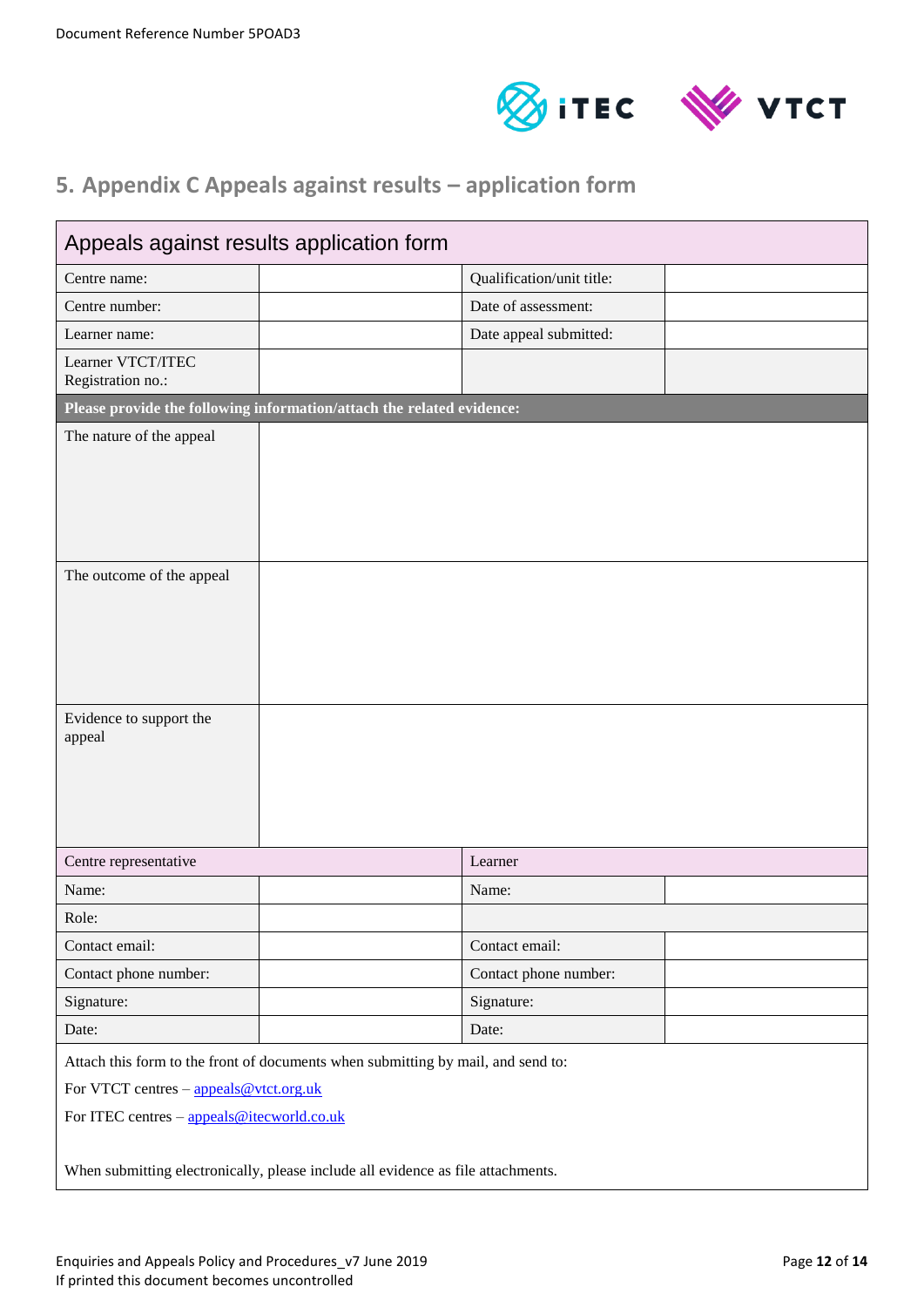

#### Document amendment history page

| <b>Version</b> | <b>Document Owner</b> | <b>Issue Date</b> | <b>Changes</b>                                                                                                                                                                   | Role                                        |
|----------------|-----------------------|-------------------|----------------------------------------------------------------------------------------------------------------------------------------------------------------------------------|---------------------------------------------|
| V <sub>1</sub> | Assessment<br>Manager | January<br>2015   | Created as a separate document and<br>updated with relevant information                                                                                                          | <b>Quality and Processing</b><br>Supervisor |
| v <sub>2</sub> | Assessment<br>Manager | March<br>2017     | Updated with new process for<br>assessment                                                                                                                                       | Assessment Manager                          |
| $v_3$          | Assessment<br>Manager | April 2017        | Updated with new branding                                                                                                                                                        | <b>Product Administrator</b>                |
| V <sub>4</sub> | Assessment<br>Manager | 14/02/2018        | Updated contact email addresses<br>and new guidelines for branding                                                                                                               | <b>Assessment Manager</b>                   |
| v <sub>5</sub> | Assessment<br>Manager | 03/03/18          | Reviewed in response to feedback<br>from SQA regarding UK regulators.<br>Amended to ensure the policy covers<br>the requirements of all UK<br>regulators, in addition to Ofqual. | <b>Executive Director of</b><br>Awarding    |
| V <sub>6</sub> | Assessment<br>Manager | 05/03/2019        | Reformatted to new template                                                                                                                                                      | <b>Compliance Manager</b>                   |
| V <sub>7</sub> | Assessment<br>Manager | 07/06/2019        | Removed 'VTCT or iTEC' references                                                                                                                                                | Head of Qualifications and<br>Processing    |

#### Document Review

| Role                              | <b>Review Status</b> |
|-----------------------------------|----------------------|
| Assessment Manager                | Reviewed             |
| Executive Director of<br>Awarding | Reviewed and amended |

#### Document Owner

| <b>Document Owner</b> | Document shared with                  |
|-----------------------|---------------------------------------|
| Assessment Manager    | <b>Quality and Processing Manager</b> |
| Assessment Manager    | Head of Qualifications and Processing |

#### Document Sign-off

**Role Sign-off Date**